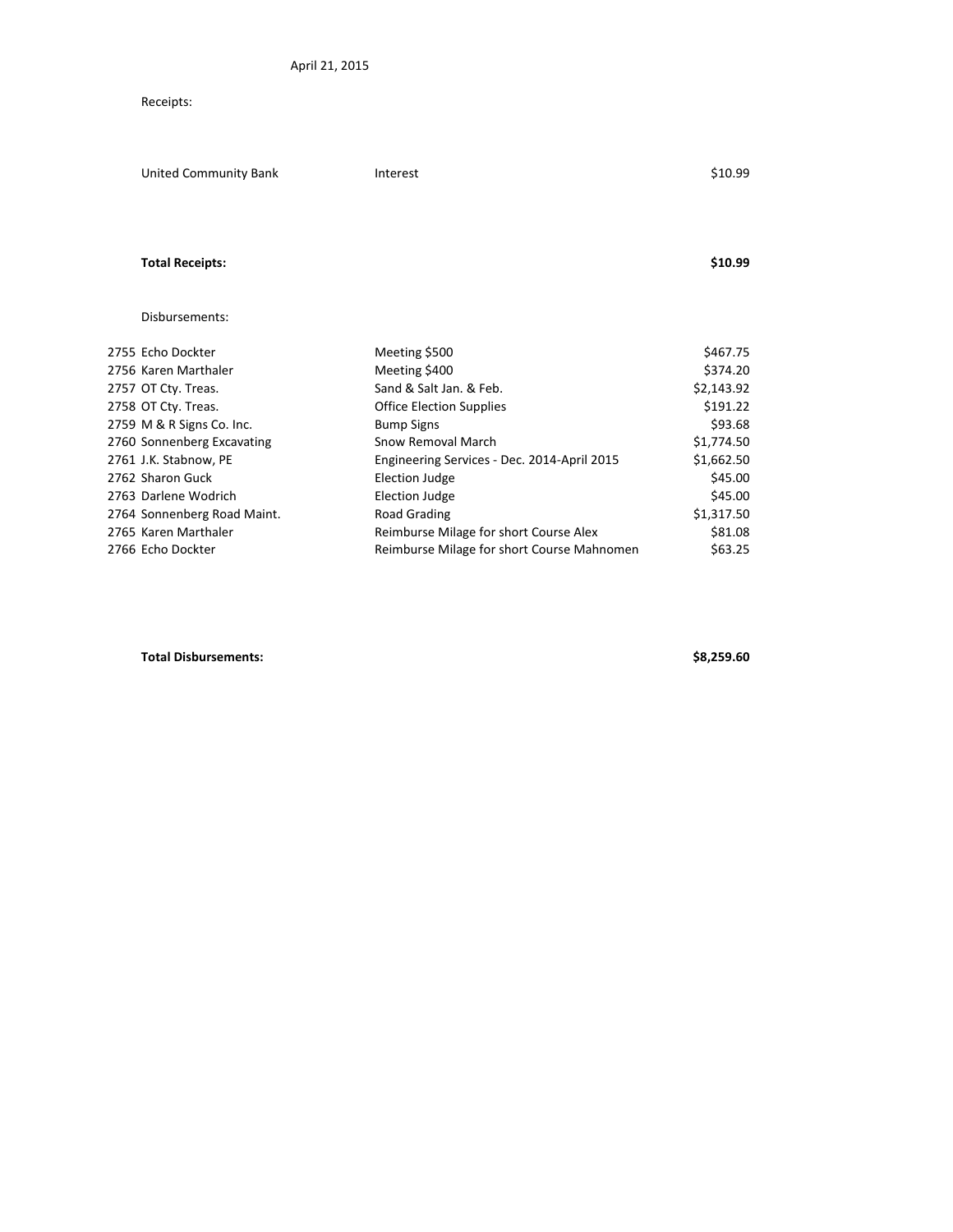|                                 |                                   | <b>TOWNSHIP OF EDNA</b><br><b>FINANCIAL REPORT</b><br>AS OF April 21, 2015 |               |                 |
|---------------------------------|-----------------------------------|----------------------------------------------------------------------------|---------------|-----------------|
|                                 |                                   | <b>BUDGET</b>                                                              | <b>ACTUAL</b> | <b>VARIANCE</b> |
| <b>RECEIPTS:</b>                |                                   |                                                                            |               |                 |
| <b>General Property Taxes</b>   |                                   |                                                                            | \$3,304.78    |                 |
| Special Assessments E. Paul Lk  |                                   |                                                                            | \$0.00        |                 |
|                                 | Special Assessment Wood Duck Loop |                                                                            | \$0.00        |                 |
| Special Assessment Bill's Beach |                                   |                                                                            | \$0.00        |                 |
| Government Aid                  |                                   |                                                                            | \$0.00        |                 |
| Ag Market Value Credits         |                                   |                                                                            | \$0.00        |                 |
| Gopher/Beaver Reimburs.         |                                   |                                                                            | \$0.00        |                 |
| <b>Filing Fees</b>              |                                   |                                                                            | \$4.00        |                 |
| Licenses & Permits              |                                   |                                                                            | \$0.00        |                 |
| <b>Interest Earnings</b>        |                                   |                                                                            | \$42.52       |                 |
| <b>Road Allotments</b>          |                                   |                                                                            | \$30,172.64   |                 |
| Road Sealing/ Signs             |                                   |                                                                            | \$0.00        |                 |
| Reimburse. Of overpayment Taxes |                                   |                                                                            | \$0.00        |                 |
| Check cancelled prev. years     |                                   |                                                                            | \$0.00        |                 |
| Class 5 Gravel reimburse.       |                                   |                                                                            | \$0.00        |                 |
| <b>TOTAL REVENUES</b>           |                                   | \$0.00                                                                     | \$33,523.94   |                 |
| <b>DISBURSEMENTS:</b>           |                                   |                                                                            |               |                 |
| Ordinary                        |                                   |                                                                            |               |                 |
| <b>Election Judges</b>          |                                   | \$400.00                                                                   | \$90.00       | \$310.00        |
| <b>Legal Services</b>           |                                   | \$300.00                                                                   | \$0.00        | \$300.00        |
| Rent                            |                                   | \$600.00                                                                   | \$1,200.00    | (5600.00)       |
| Newspaper Ads- Official Notice  |                                   | \$1,500.00                                                                 | \$725.22      | \$774.78        |
| Personnel- Meeting Pay          |                                   | \$18,000.00                                                                | \$6,180.91    | \$11,819.09     |
| Gopher Feet/ Beaver Tail Pay    |                                   | \$1,000.00                                                                 | \$0.00        | \$1,000.00      |
| Insurance                       |                                   | \$2,000.00                                                                 | \$0.00        | \$2,000.00      |
| Donations-Hist. Soc/Library     |                                   | \$2,000.00                                                                 | \$2,000.00    | \$0.00          |
| <b>Township Dues</b>            |                                   | \$800.00                                                                   | \$713.20      | \$86.80         |
| Loan Payments on Special        |                                   | \$0.00                                                                     | \$0.00        | \$0.00          |
| <b>TOTAL ORDINARY</b>           |                                   | \$26,600.00                                                                | \$10,909.33   | \$15,690.67     |
| <b>FIRE CONTRACT</b>            |                                   | \$28,445.00                                                                | \$0.00        | \$28,445.00     |